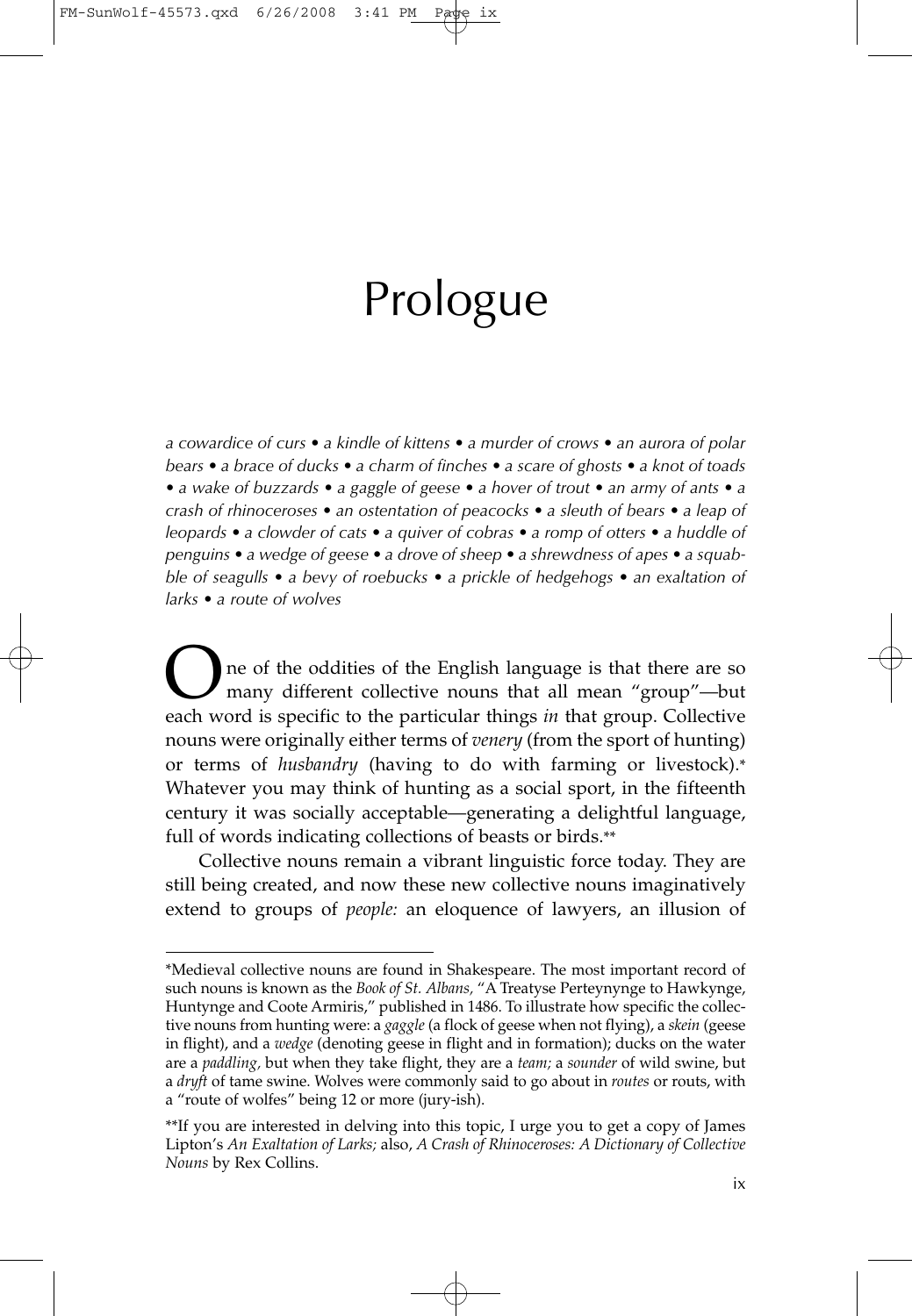# x Peer Groups

painters, a rascal of boys, a circus of clowns, a stack of librarians, a geek of engineers, a pan of reviewers, a blarney of bartenders, a babble of linguists, a yard of gardeners, a clergy of priests, a discord of experts, or a shrivel of critics.

This book explores the customs, oddities, rituals, symbols, language, and behaviors of a GROUP OF PEERS.

If you are now (or have dedicated plans to be) a hermit, isolate, or lone dweller-on-mountain-tops, read no further. This book has nothing for you.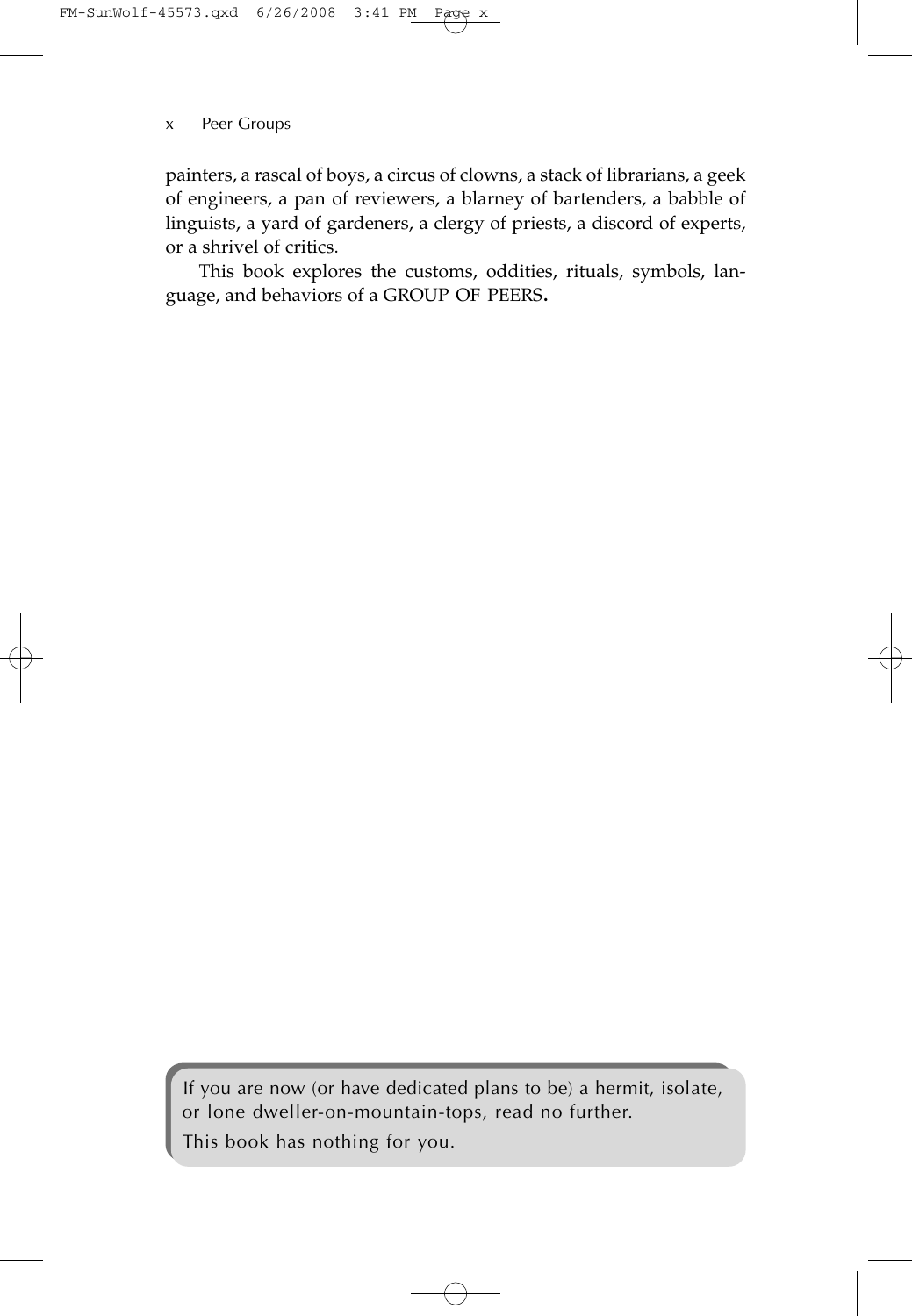## Prologue xi

### $FM-SunWolf-45573.qxd 6/26/2008 3:41$

# **\*** THE GROUPS THAT MATTER MOST (PEERS)

*For the strength of the pack is the wolf and the strength of the wolf is the pack.*

> —Rudyard Kipling (English author and poet, 1865–1936)

*peer n. 1. a person who is the equal of another in abilities, qualifications, age, background, responsibilities, or social status 2. a person of the same legal status, privilege, or rights as another*

The first thing to know about behavior in peer groups is that we are talking about *us,* not just about others. This point is important to establish, right at the beginning. We are talking about other people, sure, but we are talking (a whole lot) about *us.* You are a member of at least one—and probably several—peer groups: clans, cliques, clubs, or choirs; teams, travelers, taskers, or tribes.

Our experiences in peer groups may be rewarding or hurtful (or a confusing combination of both). One project team member described the euphoric culture of his experience in a group:

We even walked differently than anybody else. We felt we were way out there, ahead of the whole world.<sup>1</sup>

In fact, when we work on projects with others, we are members of peer *work groups* that tend to develop unique cultures, in which the work of one is considered to be the work of all:

And if he's too big for one man to handle, we'd get down together, and we'd catch him by the tail and hold him right tight to keep him from jumpin' on that fella, then they say, "Hora sí." And down we go. Then we got him. That's teamwork. (African American cowboy from Texas, age 90, reflecting on how it once was with cowboys and cows.)<sup>2</sup>

However, peer group experiences may be infuriating, as evidenced by this juror's description of the fifth day of deliberations:

I screamed that I couldn't believe this was happening, that we were possibly going to be a hung jury when in my mind the case was so obvious. Everything was there, DNA evidence, witness testimony. There was no room for interpretation. I was angry. There were words of profanity that came out of my mouth.<sup>3</sup>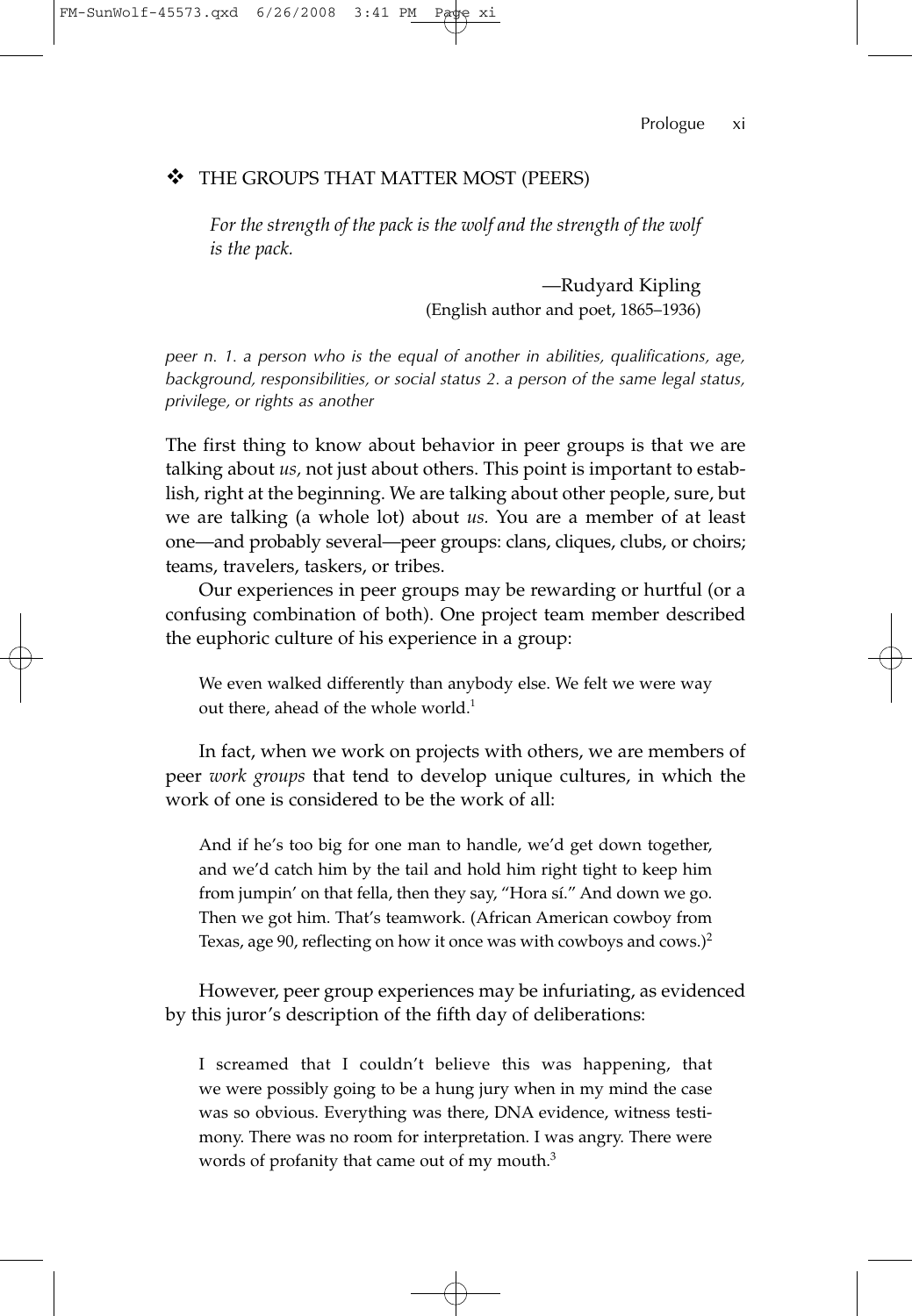xii Peer Groups

Peer groups can hurt us even when we are *not* members of them. Our experiences of being excluded, for example, are painful—as one 14-year-old African American teen poignantly pointed out,

They said I couldn't be in the group because I was too ugly and I wasn't german [*sic*] which made me not good enough to be in the group. I was really hurt and I thought I was ugly and I wished I looked german [sic]. I thought I was the ugliest person alive.<sup>4</sup>

We are embedded in groups, from the moment we are born: families, sports teams, classes, task groups, special interest groups, support groups, neighborhoods, clubs, churches, friendship circles, faculty, orchestras, choirs, committees, sibling groups, scout troops, professional groups, living groups, and lost-on-an-island-together groups, to name only a few. Some groups are voluntary (clubs), while others are involuntary (juries); some are a bit of both (biological families or chosen families; military troops); some groups may have existed before we joined them (cliques), while we choose to organize other groups ourselves (hot groups). Some groups seem to cripple our thoughts (cults), while others help us move beyond our personal best (superteams). Which groups, however, are considered *peer* groups?

#### -DEFINING AND DISTINGUISHING PEER GROUPS

Members of peer groups perceive that they are like one another, in one or more salient ways. Here, the term *peer groups* draws on on the definition of "peer" offered at the outset of this prologue and, furthermore, suggests a working framework for distinguishing *peer groups* from many other groups in our lives:

**Peer groups** are composed of members who consider one another to be equals, in terms of abilities, background, age, responsibilities, beliefs, social standing, legal status, or rights. *Not all group members agree about the equality of all other members at all times,* but there is overt consensus that members of the group are primarily equal.

That is, there may be a "sliding scale" when it comes to measuring enacted *equality* in various peer groups.\*

<sup>\*</sup>Some "peers," it turns out, may seem to be more equal than others.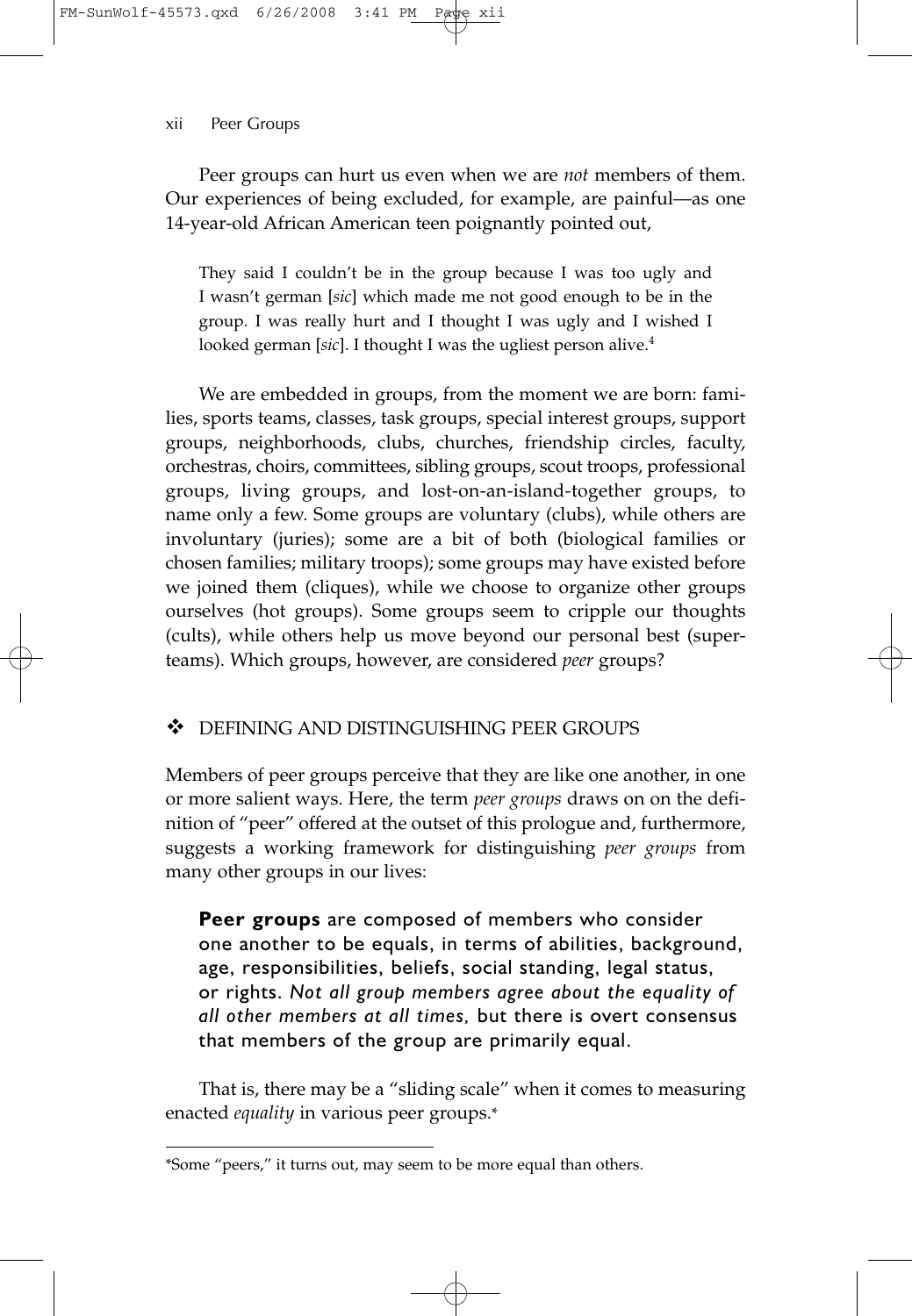Are all small groups, then, essentially peer groups, as long as the members have something in common? As this book will describe throughout, having "something in common" with others is qualitatively different from being with other people who share the perception that each of them is an equal, in some important way. For example, the people in many small, spontaneous groups all have something in common: eating in a small restaurant, folks on an elevator, locals waiting for a bus, students attending a university, or fans of a sports team (but these are not peer groups). Some groups are distinguished by hierarchy, privilege, power, or status, such that even the members do not consider themselves to be equal (so these are not peer groups, either). Consider, for example, the president of a country and government cabinet members, a military commander and soldiers, a coach and team members. Subtract the members who have extraordinary power, however, and the remaining members, when engaged in their shared goal, might be peers. When a losing sports team is dressed down by the coach and the coaching staff in the locker room after a game, only the players are group peers (both players and coaching staff realize this). A family that includes parents, grandparents, brothers, and sisters is a group worth studying—but some family members have more power, control, knowledge, and privilege than others. Within that family, however, only the siblings, generally, can be considered a peer group, as conceptualized in this book.

It follows that when members of a small group enjoy different status, power, privilege, decision-making rights, tenure, pay, opportunities, or rewards—particularly at multiple levels—they might not, in a useful sense, be peers (even if someone has labeled them a "team"). Players on a sports team can usefully be studied as a peer group, even though some are rookies and others veterans. The team owner, manager, and coaches, however, have such vastly different powers and

decision-making privileges, and so are not peers of the players. Members of a cross-functional work team that includes both supervisors and line workers are, generally, not peers for our thinking here, nor are hospital surgical teams in which there may be surgeons, various certification levels of nurses, medical students, or interns. Performing members of the Rolling Stones, Wu-Tang Clan, or Alabama may be part of a small peer group, but when they meet with their agents,

One of the first useful tasks of peer group scholarship, consequently, would be to operationalize\* "peer group" *for the population of interest* to be studied, and then to acknowledge the *peer member differences* that may make a difference within that group.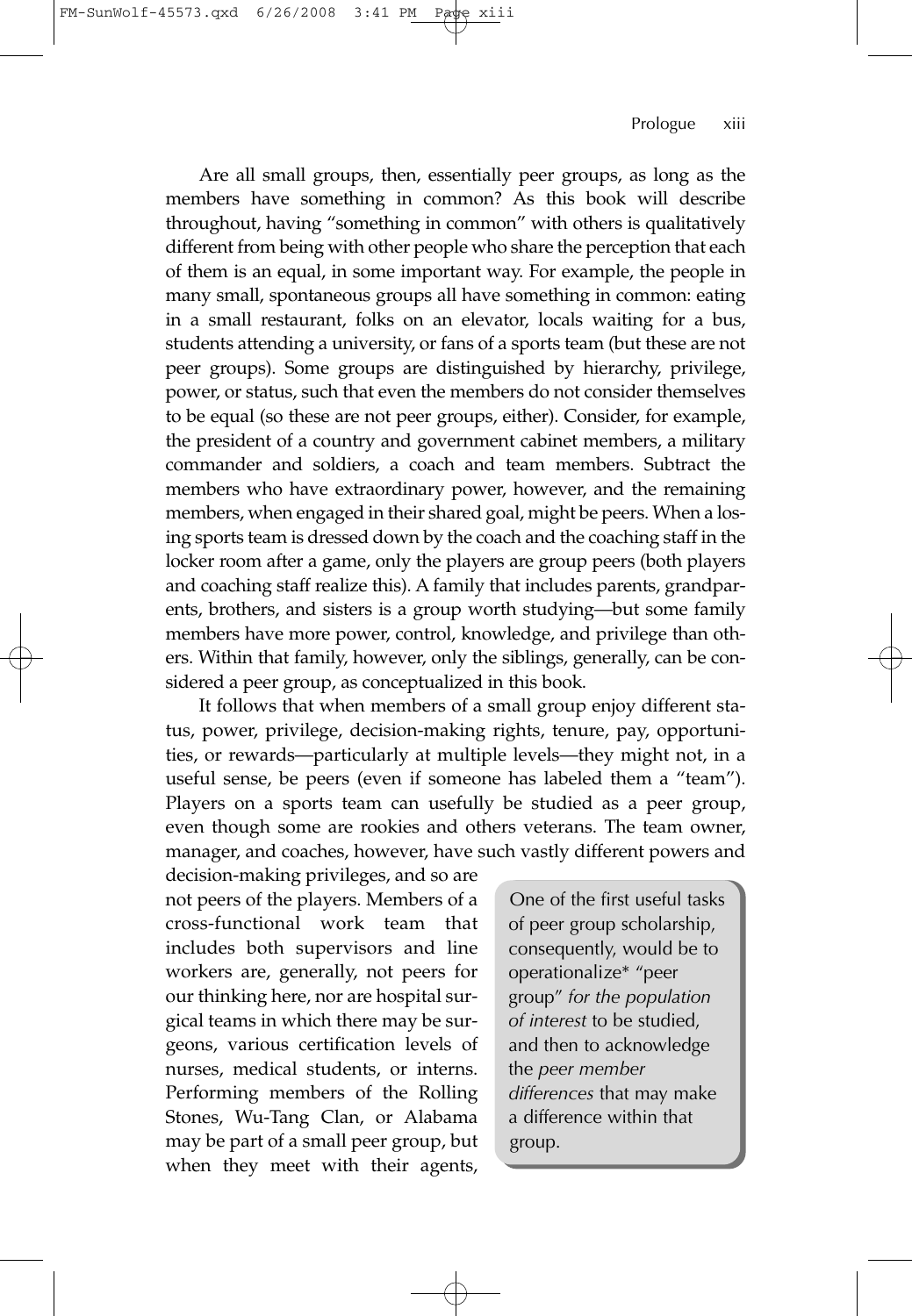# xiv Peer Groups

business managers, stage crew, and road drivers, the "sameness" of power, pay, status, and responsibility are significant and threaten any image of member-perceived equality.

A university faculty of tenured English professors may be the peer group that we choose to study, but it would be useful, for example, to acknowledge at the outset that some of the faculty may be "associate professors," others "full professors," whereas some faculty may hold an "endowed chair." These English professors are paid differently, but may share voting privileges, departmental or professional service obligations, teaching responsibilities, and scholarly goals. Consequently, if we study such a group, we acknowledge, first, the differences; subsequently, we focus on the specific peer qualities that make these groups and their members appropriate for understanding the communication processes of peer groups.

#### $\ddot{\cdot}$ PREMISE BINDING EVERY PEER GROUP

The glue-like premise of a peer group is primarily member *sameness* sameness in some way that is important to the members of that particular group. *How this sameness is evaluated by the peer members of a group may not be apparent to outsiders.* Furthermore, perceived member sameness may change over time and across situations.

Real-world *peer groups* are different, in significant ways, from the more-frequently studied problem-solving task groups (in organizations) or even laboratory or experimental groups (comprising college students earning course credits). *Peer groups* may have goals that are social (friendship), rather than task (generating ideas or competing against other teams), or both (monthly book clubs). Success may be measured by members' enjoyment or support of one another over time, rather than by their tendency to tackle a problem quickly. Membership may be short term ("We've got to find a way out!") or long term ("One for all and all for one!"). Real-world peer groups are naturally occurring—rather than artificially assembled—and, as a result, they are embedded in communities, surrounded by other groups, and their members have multigroup loyalties.

<sup>\*&</sup>quot;Operationalize," here, refers to the careful process by which we set specific boundaries on what is included or excluded for a specific term, construct, or population of interest. If we want to ask people about the top three rules for being a good friend, for example, we need to give each person we ask the *same* definition of "friend," so that everyone is answering from a similar perspective. If we want to study high school *cliques,* at the outset, we need to create a working definition we will use that makes it clear what observable characteristics we require for a group of adolescents to be considered a "clique," as opposed to a loose group of friends. Which high school groups will we count as a clique, and, furthermore, on what basis?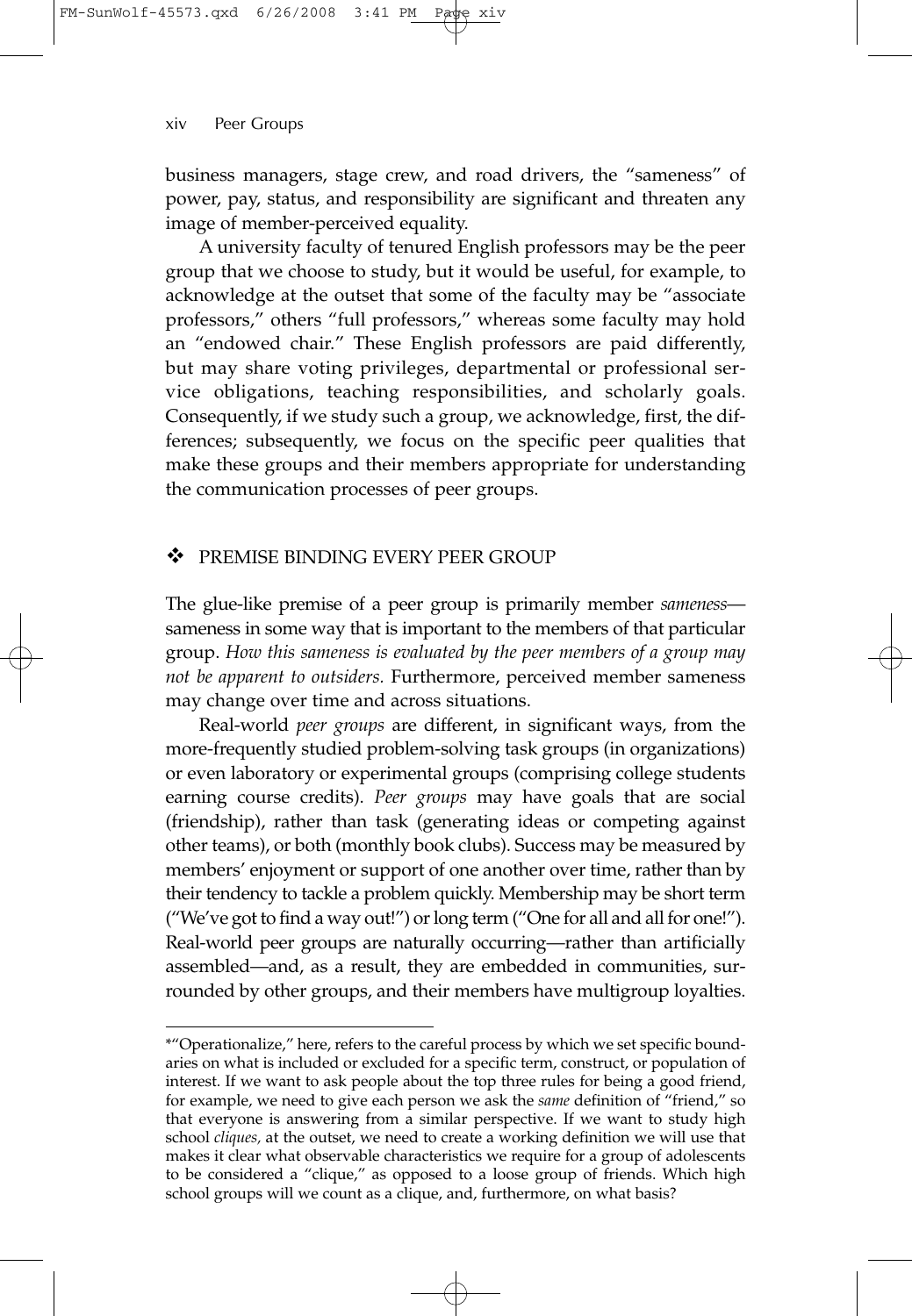# $FM-SunWolf-45573.qxd 6/26/2008 3:41$

# - EMBEDDEDNESS OF PEER GROUPS ACROSS THE LIFE SPAN

Peer relationships are worth more of our attention today because for many people multiple peer groups consume more of their lives than such groups did in earlier times. Children will spend considerable time with similar-age peers throughout childhood and adolescence; they are immersed in a world of peer groups.<sup>5</sup> The social structure of childhood peer groups is complex and demanding, requiring children to develop communication skills to successfully enter a new peer group, maintain coordinated play, coordinate competing goals with others, process novel social information, and respond appropriately to diverse situations. A child's inability to succeed with peer groups is a source of anguish and stress for some children and teens (as well as their families and teachers).<sup>6</sup> In fact, school days are anxiety ridden and lonely for those children and adolescents who are frequently rejected by peer groups.7

I think that they excluded me because they just judge people by the outside, but those people are wrong. You should get to know people more.\*

The successes (or hurts) of our childhood peer group experiences are stored in our memories and, consequently, are available to affect our behaviors, perceptions, and expectations of other people when we join new peer groups:

Today everybody's going to Mary Ann's party in the group. I'm sort of the one that gets left behind. I'm not invited to the party so I won't do anything on the weekend. Anywhere the whole group goes, I don't.... I'm just the person that gets left back. Maybe they don't realize that I get left, that I'm there, but it happens all the time. (sixthgrade female student)<sup>8</sup>

Studying the various communication subcultures and outcomes of peer groups in childhood, adolescence, and adulthood is an important endeavor, in part because it illuminates the powerful influence on our satisfactions, anxieties, and behavior choices. This perspective is missing from a more limited study of the problem-solving or task groups that are typically embedded in organizations.

<sup>\*</sup>Words of an Asian American adolescent female (SunWolf & Leets, 2003, p. 355).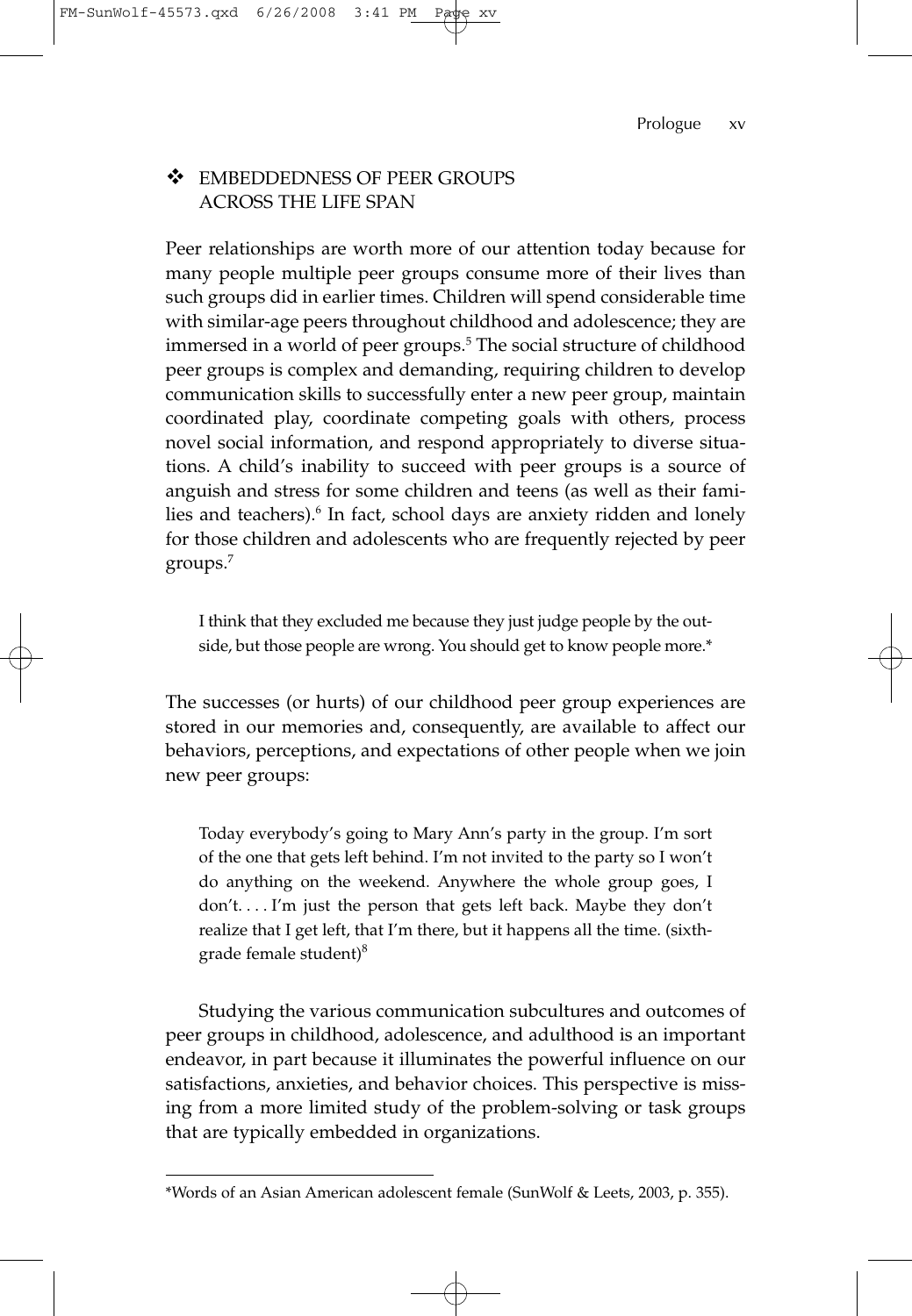# xvi Peer Groups

#### $\ddot{\cdot}$ OVERVIEW

Peer groups construct their boundaries, socialize members, create identity, engage in tasks, resolve conflicts, enact rituals, adopt symbols, exclude outsiders, and even disband through *communication.* The talk and the symbols of peer groups help these groups create and recreate themselves across time and across tasks. Consequently, this book takes a communication focus concerning the study of peer groups.

This book offers a broad spectrum of theories, research findings, concepts, and predictions about what happens (or what does not happen) in groups of peers. It then uses those conceptual lenses to explore some of the peer group processes in early childhood ("Peer Groups in Childhood: Learning the Rules of Peer Play," Chapter 2), adolescence ("Peer Groups in Adolescence: The Power of Rejection," Chapter 3), neighborhoods ("Peer Groups in Neighborhoods: Hoodies, Homies, and Gansta Girls," Chapter 4), work ("Peer Groups That Super-Task: Hot Groups," Chapter 5), and community ("Peer Groups as Decision Makers: Juries," Chapter 6).

*What's in it for me? (And what's not?)* In short, this book offers the possibility of a bit more pleasure, a bit less pain in the (unavoidable) time you will spend with myriad future peer groups; more understanding, less confusion about what goes right and what goes wrong. If you are also someone who thinks about group processes, there's this added value: a whole lot of intriguing (empty) spaces are revealed (dots no one has connected, yet), that would benefit from your mindful attention. Select research findings are highlighted that involve various peer groups throughout—although no attempt is made here to review all of the research in these areas. This is not a comprehensive handbook, but rather a thinking guide to display some intriguing peer-paths.

The purpose here is to alter your consciousness about what is possible concerning the peer groups that impact your life—and, in doing so, perhaps to stimulate new thinking about your own behaviors and reactions in such groups; new understandings about the norms, rules, and dynamics of your peer groups; and, finally, to suggest additional avenues for research or theory-building.

Furthermore, all of the concepts and theories you may be familiar with from studying problem-solving groups, meetings, and inputthroughput-output groups can be applied to *peer groups,* which may increase understanding of both. The groups you know best from your own life may cast new light on concepts you learned from studying groups with which you may have no personal experiences.

*Peer groups* attempts to function as both a window and a door: designed to let you *see* processes and consequences that may have been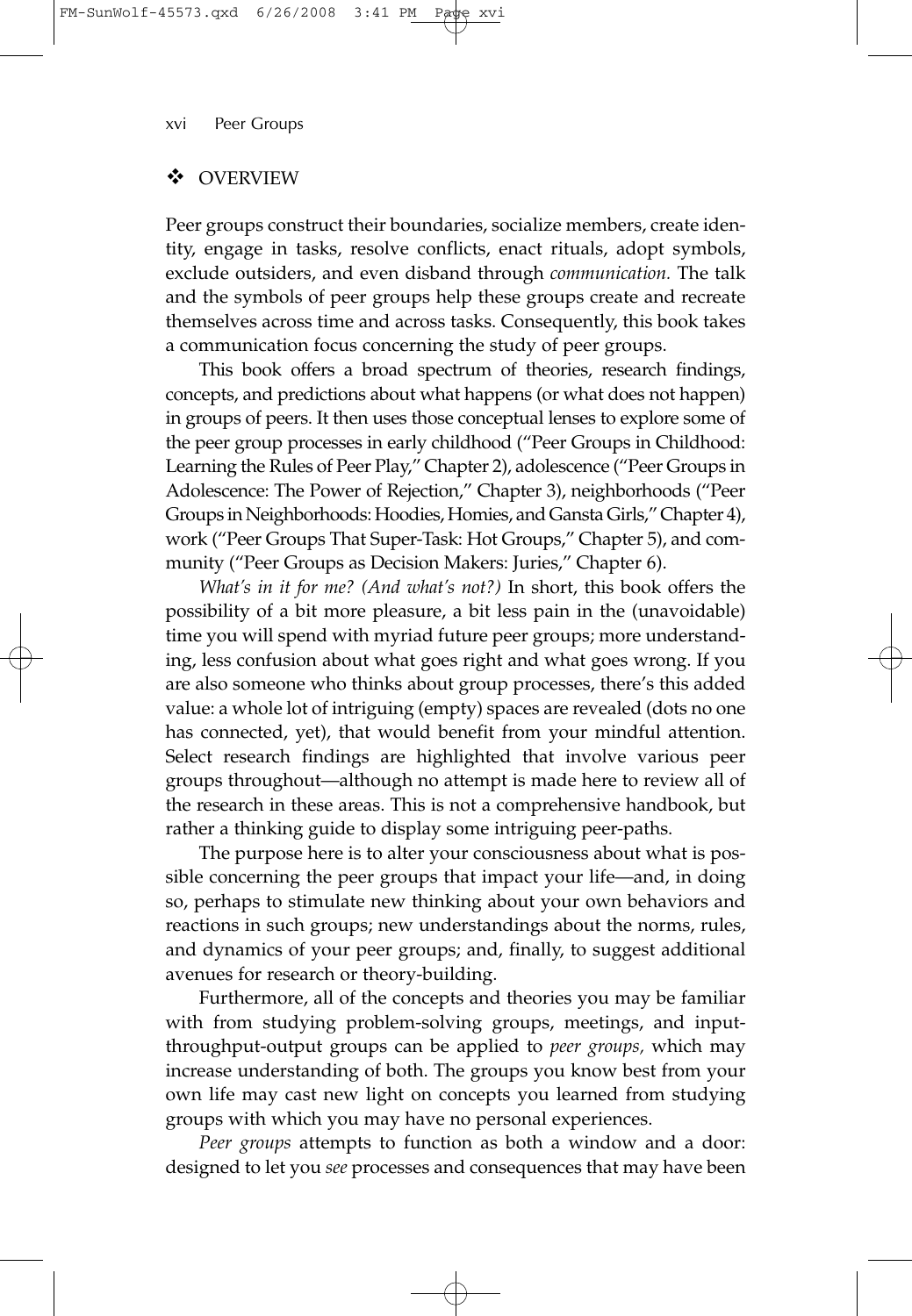invisible to you, and, at the same time, allow you to *enter* and behave differently, with different results. This book is designed to showcase existing knowledge about several specific peer groups, as well as to offer theoretical perspectives that could serve as springboards for further inquiry into all small group communication processes.

Throughout, this book intends to challenge your current ideas about what does happen and what *can* happen in peer groups. This book flows from a profound belief that our satisfactions with and contributions to the multiple peer groups in our social worlds can be vastly enhanced.

Peer groups matter most because they are pervasive and because they impact our lives in multiple ways, throughout our life spans.

We will never be without them.

# **Critical Thinking About Peer Groups**

- If, as argued here, the first useful task of peer group scholarship might be to "operationalize" what you mean by *peer group* for a specific group you are interested in understanding, consider the following groups and determine in what ways they do (or do not) meet this book's definition of peer groups: a Little League baseball team, a Girl Scout troop, a cardiac surgical team, members of a local university fraternity, and a group of tourists on a bus trip through the Amazon.
- Generate a list of several groups of people who may have something in common, yet who you believe would not usefully be considered "peer groups" as used here.
- If the second useful task for studying a specific peer group is to acknowledge at the outset the "peer member differences" that may make a difference within that group under various circumstances, consider with others what might be significant differences between the members of a certain peer group. First, agree with others about several groups that everyone believes are "peer" groups; second, consider, together, the differences that might exist between the members that might emerge under certain circumstances. How could they "make a difference?"
- Expand this critical thinking from hypotheticals to *your* real world. Consider several peer groups in your life and focus on (a) the ways you believe members consider themselves all to be equals, and (b) specific member differences that exist within each group of peers.
- Consider a peer group you are a member of and another one that you do not belong to, but admire. What forms of communication do each of these groups regularly use to construct identity, perform tasks, resolve conflict, communicate norms, regulate conduct, and create shared group culture?